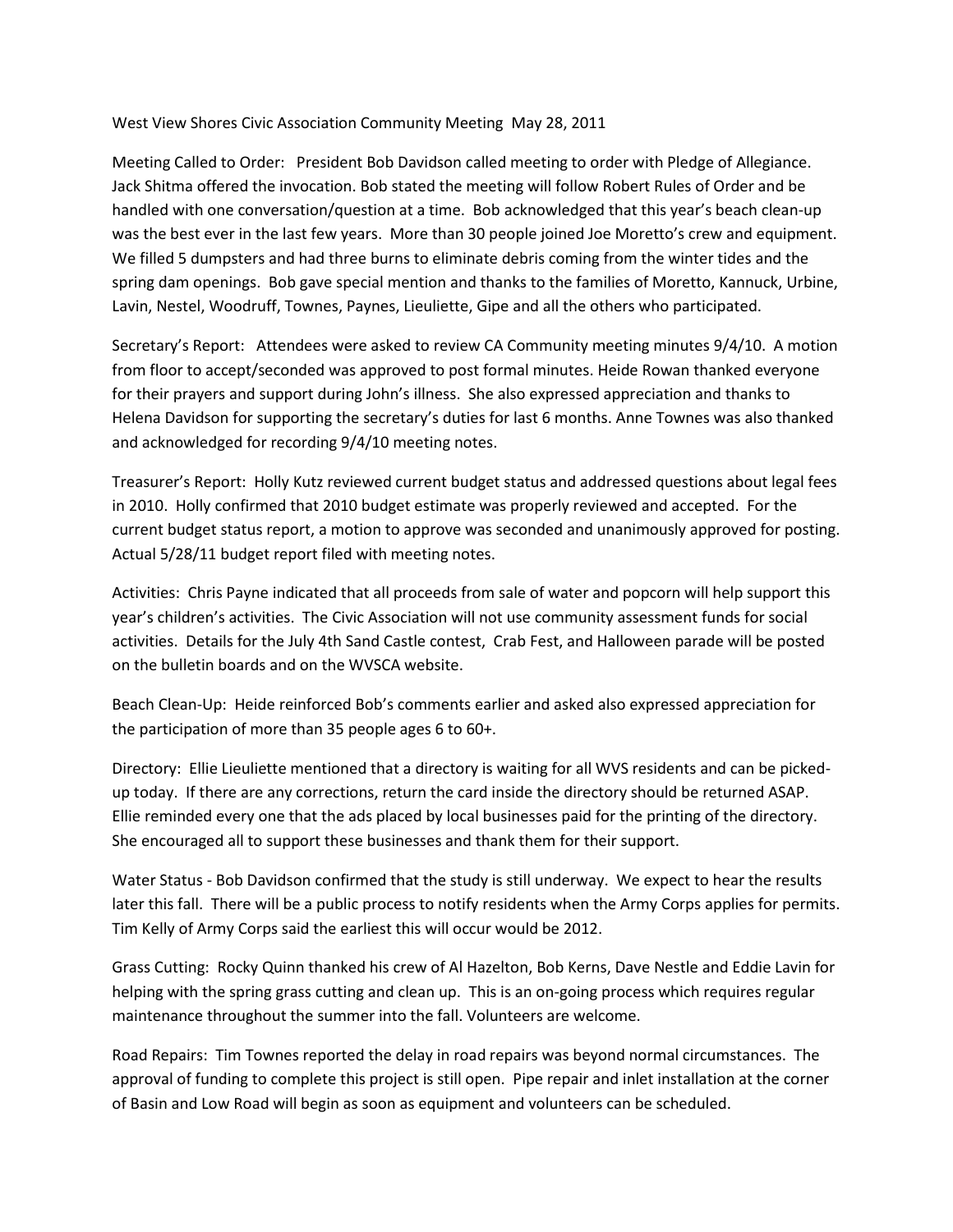Dry Hydrants: Tim provided estimates on installing two dry hydrants so the local fire teams can pipe into the bay water. One proposed at the beach area which will go along the jetty up to the road. The second proposed site is to affix piping to the dock and come along to Bluff & Basin for installation. With community volunteers doing the installation, the cost for purchasing the piping and equipment will total approximately \$2500.

Valerie Woodruff addressed question from Gigi Steele about cost savings on home insurance. Woodruff's agent with Windsor Mount Joy indicated that they may save about \$200/yr. Each homeowner should check with their homeowner insurance company to determine if a discount is warranted. A motion to proceed and install dry hydrants was seconded and approved by all.

Tree Trimming: Bob thanked Chris Payne for providing his boom truck to help with the tree trimming along our roads. This saved about \$900 in hiring a tree trimmer and all work was done by Chris, Tim Townes, and Bob and Rocky Quinn, Anne and Jake Townes.

Law Suit Status: The appeal by 14 residents continues with the intent to overturn the previous two court decisions found in favor of the Civic Association. We have no further information at this time. To prepare for the court appearance, the CA needed to hire an expert in appeals to support our attorney in preparing the brief. Once the brief is presented to the court of appeals and to the CA, we have 30 days to respond. Our attorney, John Downs, explained the appeal is heard by a three judge panel who can query both sides, but decision will not likely happen on same day. Bob Davidson appealed to the EPA plaintiffs to drop the law suit so that our community can invest our time, energy and budget into improving our community. Once we know timing, a special meeting will be called to provide more details.

By Law Changes: Bob announced a 30 minute question and answer period before all shareholder ballots were counted. He appointed John Grady and Stephen Holub the official tellers to confirm votes. The following issues were raised and discussed.

1. When shareholder sells property and leaves the community, the CA share can be sold back to CA or to new owner or to another homeowner in WVS. However there is only ONE vote per house dwelling. 2. Change of fiscal year to calendar year so voting on budget at fall meeting reflects budget for new year. This will simplify process. 3. Assessments for maintaining community property in WVS can be levied. A vote yearly on budget is required in the fall. It was noted that language regarding assessments need not be included in the By- Laws to be enforceable. West View Shores has always had the ability to collect assessments for the maintenance of community. 4. Shareholders who paid \$600 would be considered Class A; All other residents who are paying assessments would be Class B and have right to vote on budget items only. They cannot hold office nor can vote on CA assets.

There was much back and forth regarding the above mentioned items, but one potential Class B shareholder, who has always paid dues in the community, reinforced that as a good citizen of WVS who enjoys the use of the beach and the amenities, pays the assessment. It helps maintain the community for all to enjoy whether you are a full-time or part-time resident.